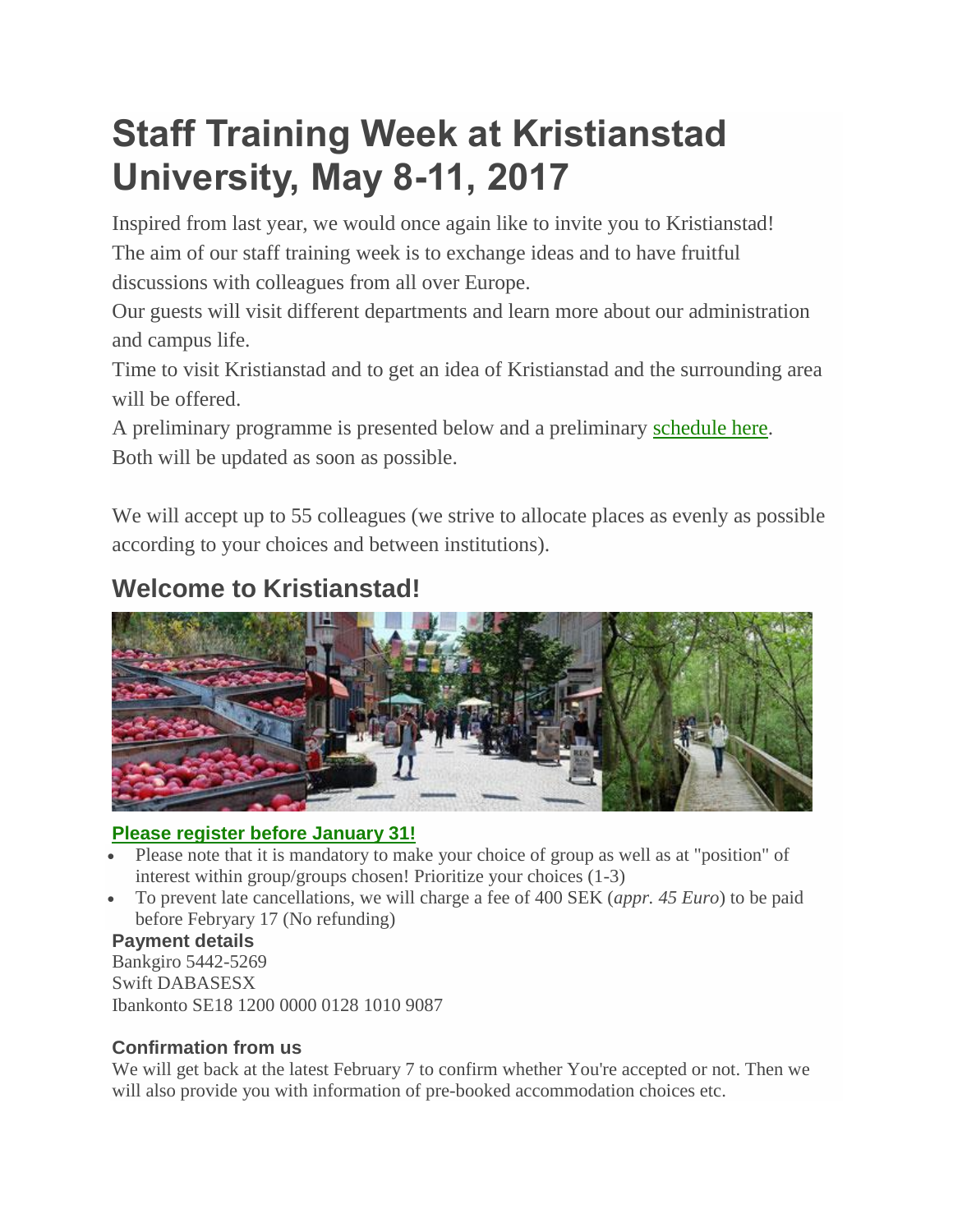## **Programme**

The training week is open to staff members working in the following 5 main fields:

- **A, Library/Learning Resource Centre** [\(opens a new window\)](http://www.hkr.se/en/study-at-hkr/service-and-support/library--learning-resource-centre/), (theme: Availability/Universal Design): Librarians (max 10 seats) IT-pedagogics/Media (max 3 seats) Disability Coordinator (max 2 seats)
- **B, The student's way into Academic Studies**, from application to the Final Degree (1  $\frac{1}{2}$  day) with special introduction ( $\frac{1}{2}$  day) in specified subjects/working areas mentioned at registration form (max 20 seats)
- The way includes several working areas as Divison for Student Services incl. Admission, Degree, Health Counsellor, Study Administrators at the Departments incl. Study and Career Guidance, Communication Department etc
- **C, International Office** will receive International Coordinators (max 5 seats) How we work with mobility of students and staff, internationalisation etc.
- **D, Economist**, Financial Administrator (2-5 seats) Procedures, systems etc
- **E, Innovation, Entrepreneurship, support for Research** (5-10 seats)

"Research service - Innovation support - Value creating collaboration in Private Public Partnership!

Welcome to discuss, share and create state of the art collaboration models for researchers, entrepreneurs and innovators. In a two day seminar we explore innovative ways of creating efficient support to our researchers and students."

Colleagues from other departments are also welcome to participate in this training week depending on the capacity and availability of the respective groups.

[Practicalities](http://www.hkr.se/en/Collaboration/internationalisation/staff-training-week/practicalities/) as how to reach Kristianstad etc Contact person: Marie Gunnarsson Ekström [marie.g.ekstrom@hkr.se](mailto:marie.g.ekstrom@hkr.se)